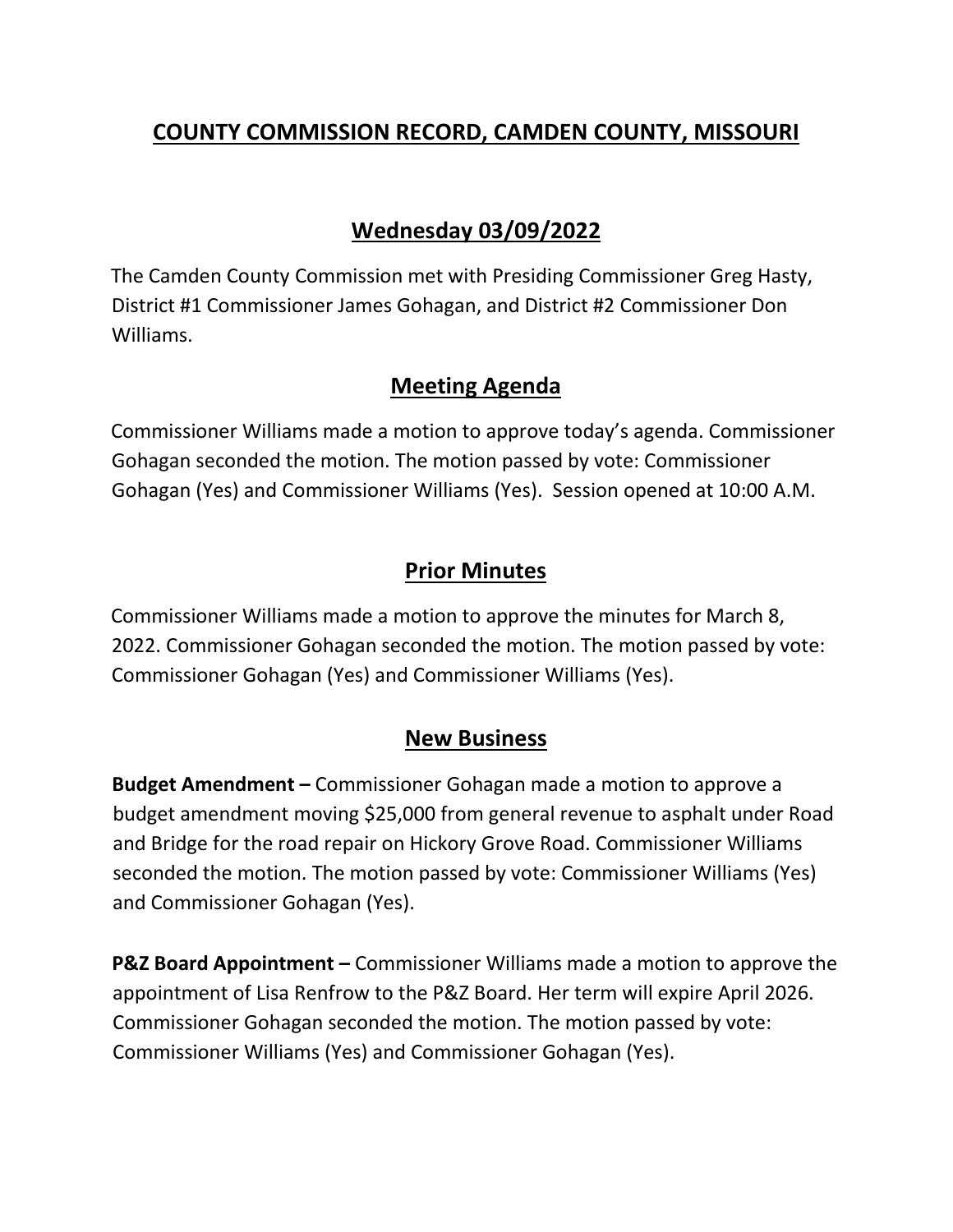Presiding Commissioner Greg Hasty Commission Clerk<br>Rowland Todd

CAMDEN COUNTY COMMISSION 1 Cont Circle NW Suite #1<br>Camdenton, Missouri 65020 573-317-3850

1st District Commissioner James Gohagan 2nd District Commissioner<br>Don Williams

March 9, 2022

Lisa Renfrow 474 Fischer Point Camdenton, Mo. 65020

RE: Planning & Zoning Board

Dear Lisa:

We would like to thank you for agreeing to serve on the Camden County Planning  $\&$ Zoning Board, and are pleased to appoint you to the board from your township of Kiheka. This term will expire in April 2026.

You were appointed Wednesday, March 9, 2022 and may come to the County Clerk's office anytime, Monday through Friday between 8:30AM and 4:30PM to be sworn in.

Again, we thank you and welcome you to the Planning & Zoning Board.

Sincerely Gree-Hasty

Presiding Commissioner

James Gohagan 1<sup>st</sup> District Commissioner

<u> Ukl</u> ir. Don Williams

2<sup>nd</sup> District Commissioner

Closed Session RSMo 610.021 Sub #1 - At 10:12 A.M. Commissioner Williams made a motion to go into closed session. Commissioner Gohagan seconded the motion. The motion passed by roll call vote: Commissioner Gohagan (Aye), Commissioner Williams (Aye), and Commissioner Hasty (Aye). At 12:12 P.M. Commissioner Gohagan made a motion to go out of closed session. Commissioner Williams seconded the motion. The motion passed by roll call vote: Commissioner Gohagan (Aye), Commissioner Williams (Aye), and Commissioner Hasty (Aye).